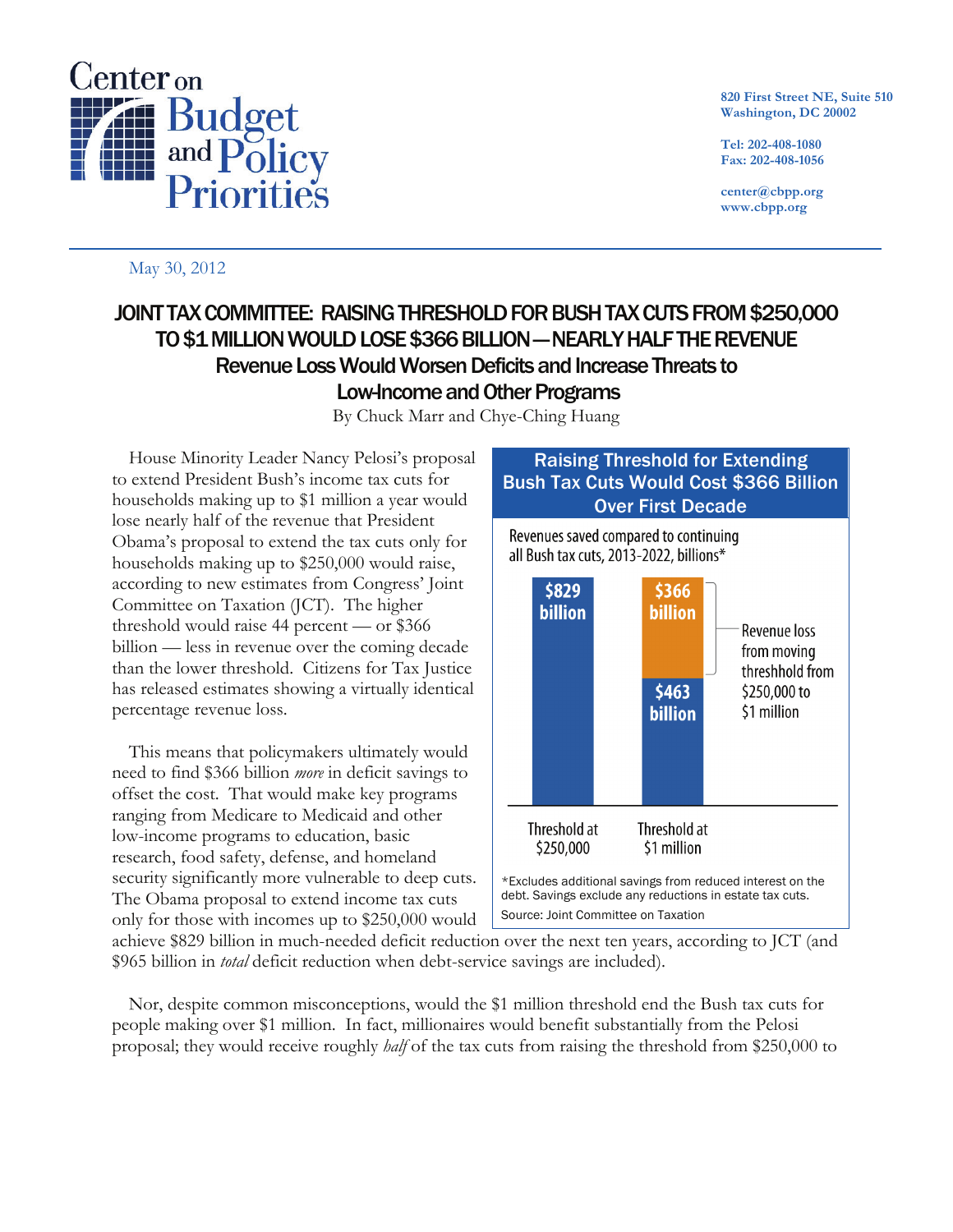\$1 million, according to Citizens for Tax Justice, because they would continue to get the full benefit of the Bush tax cuts on all of their income between \$250,000 and \$1 million.<sup>1</sup>

After last year's Budget Control Act (BCA), which locked in more than \$1 trillion in cuts to defense and nondefense spending over the next decade (relative to fiscal year 2010 levels adjusted for inflation) and produced additional savings in interest payments, policymakers will still need to find more than \$3 trillion in additional ten-year budget savings to stabilize the federal debt by the latter part of the decade so that it doesn't grow faster than the economy. That goal ultimately will require wrenching policy choices. But letting the tax cuts expire on schedule for people making over \$250,000 (about the top 2 percent of taxpayers) would be a sound first step, especially given the dramatic cuts in tax rates at the top in recent decades and the large increase in income inequality.

Extending tax cuts for high-income people also is a poor way to support the economic recovery. An economy in a recession or the early stages of recovery needs more spending, not more saving.<sup>2</sup> But research shows that high-income taxpayers save, rather than spend, a greater share of any tax cut they receive than low- and moderate-income households. That's why the Congressional Budget Office (CBO) has noted that legislation to extend most of the Bush tax cuts while letting tax cuts exclusively for high-income taxpayers expire would deliver a higher bang-for-the-buck as stimulus — that is, more stimulus per dollar of fiscal cost — than a package that *also* allows tax cuts for those at the top to continue.<sup>3</sup>

## Raising Threshold Loses Nearly Half of Potential Revenue Gains and Gives Millionaires Large New Tax Cuts

Letting the Bush income tax cuts expire for people making over \$250,000, as President Obama has proposed, would raise \$829 billion over ten years, according to JCT, Congress' official scorekeeper on tax legislation. Raising the income threshold from \$250,000 to \$1 million would reduce those savings by 44 percent, or \$366 billion over the next ten years, JCT reported. That would put intense additional budget pressure on vulnerable populations and core government functions and also would make it much harder to stabilize the debt as a share of gross domestic product (GDP), as explained below.

Despite misconceptions to the contrary, raising the threshold to \$1 million would not deny continuing tax cuts for those who earn more than \$1 million a year. In fact, millionaires would receive fully *half* of the benefits of raising the threshold. That's because they would receive a tax cut on that portion of their income between \$250,000 and \$1 million — which would continue to be

 <sup>1</sup> Citizens for Tax Justice, "Minority Leader Pelosi's 'Middle Class' Tax Plan Benefits Millionaires, According to New Citizens for Tax Justice Estimate," May 23, 2012,

http://ctj.org/taxjusticedigest/archive/2012/05/minority\_leader\_pelosis\_middle.php.

<sup>2</sup> Chuck Marr, "Letting High-Income Tax Cuts Expire Is Proper Response to Nation's Short- and Long-Term Challenges," Center on Budget and Policy Priorities, July 26, 2010, http://www.cbpp.org/cms/index.cfm?fa=view&id=3241.

<sup>3</sup> Douglas Elmendorf, Director, Congressional Budget Office, "Policies for Increasing Economic Growth and Employment in 2012 and 2013," Testimony to the Senate Budget Committee, November 15, 2011, at p 34 http://www.cbo.gov/sites/default/files/cbofiles/attachments/11-15-Outlook\_Stimulus\_Testimony.pdf.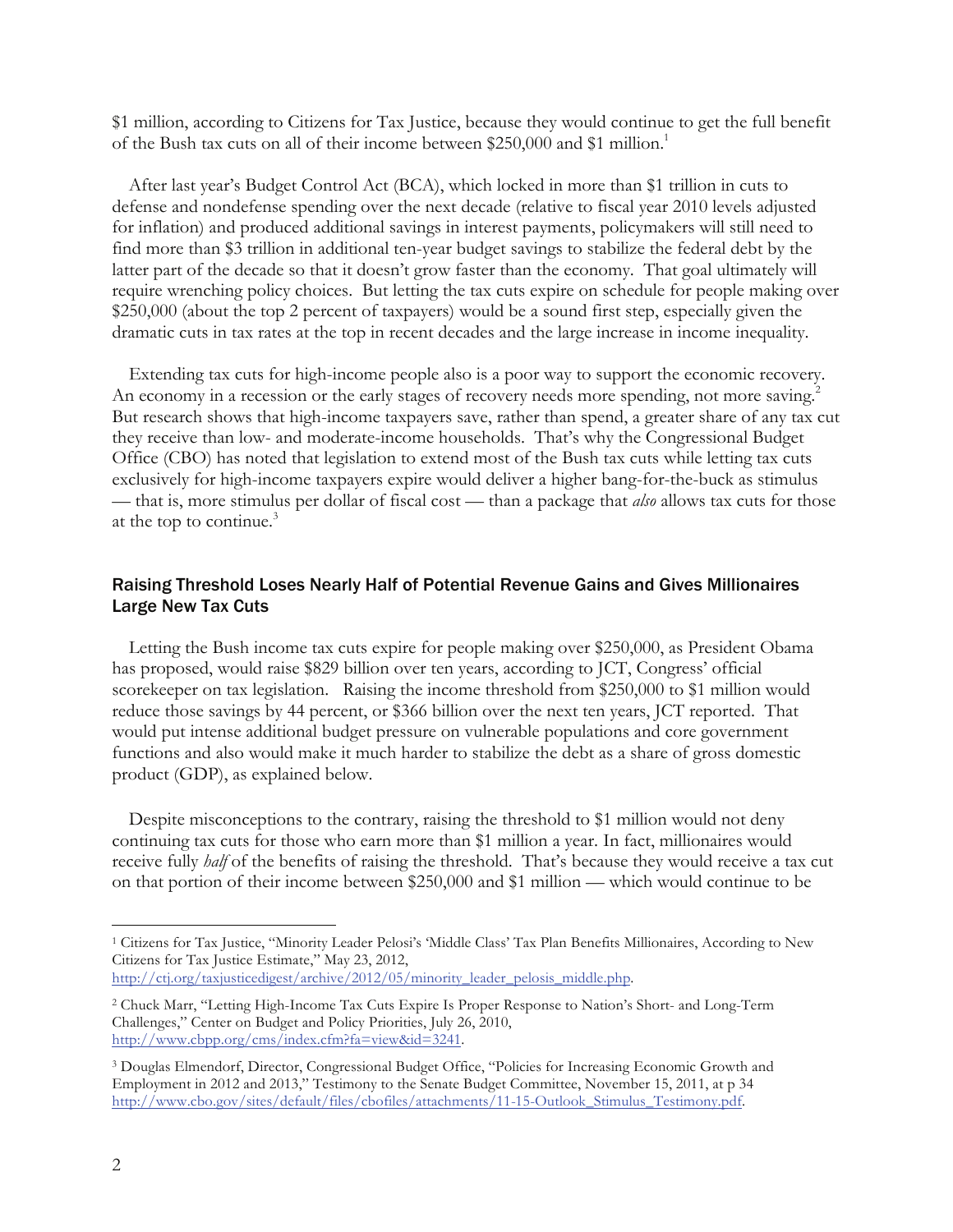taxed at the Bush rates, rather than at the rates scheduled to return after December 31 under current law. 4

In the same vein, even extending the tax cuts for households making up to \$250,000 would give millionaires a tax cut — in this case, on the first \$250,000 of their incomes — compared to letting all of the tax cuts expire. In fact, in dollar terms, millionaires will receive *larger* tax cuts than middleincome households even if the threshold is set at \$250,000. The disparity will grow substantially if the threshold is set at \$1 million.

## Loss of Substantial Revenue Savings Would Likely Force Even Larger Program Cuts

There is broad bipartisan consensus, and a strong economic case, that policymakers should stabilize the debt as a share of the economy over the next decade. Stabilizing the debt requires more than \$3 trillion in deficit reduction over the next ten years<sup>5</sup> — on top of the deficit reduction already scheduled to take place over the next decade under the BCA's strict limits on funding for discretionary programs.

Achieving this \$3 trillion in additional savings solely on the spending side of the budget would require enormous cuts. The impact would be particularly severe given that they would largely have to come from just *half* of the budget. Consider the following:

- Both parties have signaled that they will make no changes to Social Security that affect current retirees or those nearing retirement (with the possible exception of modifying the inflation index that is used to make annual cost-of-living adjustments, which would yield relatively small savings in the initial decade).
- Big additional *near-term* Medicare savings, beyond those enacted as part of health reform, are unlikely.<sup>6</sup> Even the radical Medicare changes that some have proposed, such as House Budget Committee Chairman Paul Ryan's "premium support" proposal, would not take effect until 2023. 7
- Policymakers are highly unlikely to cut defense spending below the levels set by the BCA caps, particularly since many policymakers are calling for *increases* above those cap levels.

These items account for roughly half of federal non-interest spending.

 <sup>4 &</sup>quot;Policy Basics: Marginal and Average Tax Rates," Center on Budget and Policy Priorities, April 30, 2012, http://www.cbpp.org/cms/index.cfm?fa=view&id=3764.

<sup>5</sup> For example, according to CBO estimates, the Obama Administration's fiscal year 2013 budget contains \$3.4 trillion in deficit reduction over the next ten years (relative to a current policy baseline) and stabilizes the debt in the latter years of the decade. (CBPP's current policy baseline adjusts CBO's alternative fiscal scenario to account for phasing down the war in Afghanistan.)

<sup>6</sup> Henry Aaron, Judith Solomon, and Paul N. Van de Water, letter to the Honorable Phil Gingrey, M.D., April 18, 2012, http://www.cbpp.org/cms/index.cfm?fa=view&id=3746.

<sup>7</sup> Paul Van de Water, "Medicare in the Ryan Budget," Center on Budget and Policy Priorities, March 28, 2012, http://www.cbpp.org/cms/index.cfm?fa=view&id=3731.